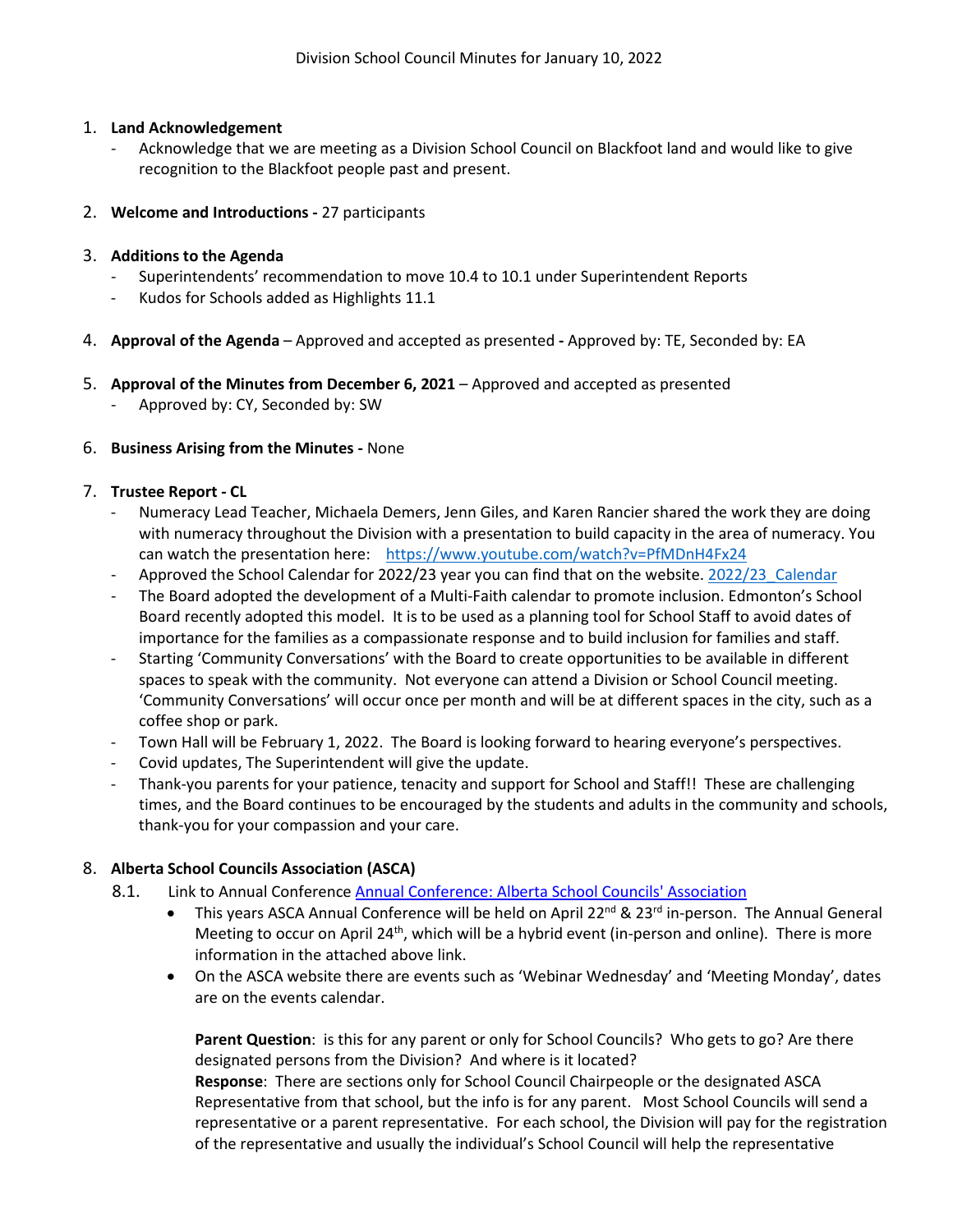financially with the cost of transportation and hotel. On the Sunday for the AGM, the Representative will get to vote on resolutions submitted to ASCA, so your School Council and parents have a voice. If there are School Councils who want to vote on the resolutions, but don't have a representative, they can coordinate with other School Councils who can act as a voting proxy for your School Council. The Conference is held in Edmonton.

#### 9. **Reports from Division Committees**

*Poverty Intervention Committee – Dec 7, 2021 –* report postponed *Policy Advisory Committee – Dec 8, 2021* - report postponed

Superintended noted that policies that have been reviewed by the Policy Advisory Committee go out to the School Council Chairs. They should receive an email from LT and it will have the policies attached that were reviewed. Once it's reviewed, by School Council Chairs, it can go out to the parents and different stakeholders for feedback. The feedback review is approximately a month, but depending on when your School Council meetings occur, you may or may not have an opportunity to discuss. There are some policies that are discussed that School Councils may not feel the need to give feedback on; it is up to the individual School Councils if they want to review at meetings or disperse to the school community.

## 10. **Superintendent's Report**

## 10.1. **Inclusive Education Supports and ESL students**

- A parent had submitted some questions in regard to Inclusive Education and supports as well as ESL Students. Some questions were:
	- What are the number of students under Inclusive Education who require support?
	- What are the kinds of support that is provided and the different levels of staffing groups?
	- What about supports for ESL Students?
- Morag Asquith prepared a presentation that is attached to the minutes for your review
	- With support in the School Division, there can be the assumption that 1 EA equals 1 student, but it's more complex than that. With supports, it could be Speech Language Pathology and Speech Language assistance, Occupational Therapy, Educational Assistance, an Advanced Educational Assistance, Psychologist, Grad Coaches, ESL Supports, Counselling Liaisons, Learning Support Teachers, specialized programs, deaf and hard of hearing Teachers, visual impairment supports, and STRIVE the program with AHS to support High School students with mental health issues. There is a professional team to support students.

**Parent Question**: Question about code 50 and is there some overlap with ELL and Refugees? **Answer**: Students can be double coded, but there are conversations as to what is the predominate code and what the student's main programming need. There are approximately 50 to 60 kids per year who fall into this. We do have some ELL information and maybe the ELL is a good info piece for the School Councils and a great opportunity for parent learning session.

**Parent Question**: Are there Speech Language Assistants in every school? **Answer**: In K-3, they allocate the Speech Language Assistants where the Speech Pathologists can't reach, Speech Language Assistants would typically be at the bigger schools.

Parent Question: Is having 1 Occupation Therapist, enough to meet needs? **Answer**: There is never enough, all they can do is respond to the schools' requests. There is a high case load for the Occupation Therapist, but it's not out of reach because it is a consultative model, not a direct service.

Recognize that the schools are getting more students who need support with English as a second language. Added additional program to GS Lakie Middle School for a softer landing for those new to Canada.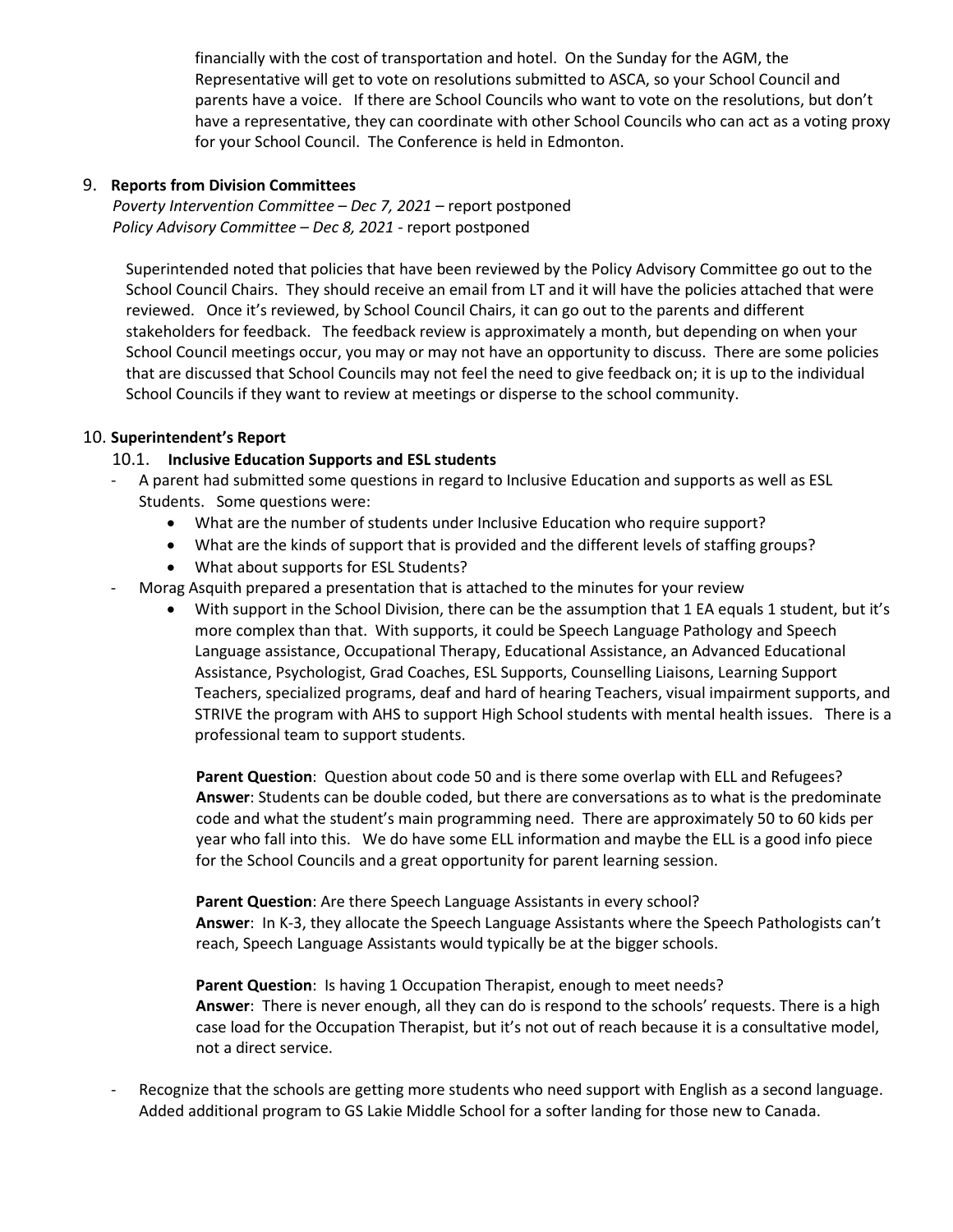- A lot of the work with English learning happen by our teachers who do an ESL benchmark each year. Teachers compare the benchmark year to year to assess the language proficiency growth.
- The former Literacy Lead teacher has taken on the ESL work because it's so strongly based in literacy. Have adopted literacy infused classroom model. There is professional learning coming up on Sheltered Instruction Observation Protocol (SIOP) model. Teachers are recognizing the diversity of their classroom; universal strategies are being learned by staff (what is good for one is good for at least 5 other students in the classroom).

# 10.2. **Town Hall**

- All School Council Chairs got an invitation to the Town Hall for February 1, 2022.
- This is a virtual event.
- There will be a separate website set up for the Town Hall, which will be as easy to navigate as possible.
- The School Principals would have got an email to find a certain number of parents, students, and Community Members, it is not limited to parents. Anyone can join, you just need to sign up.
- To Register for the Town Hall, email [LeeAnne.Tedder@lethsd.ab.ca](mailto:LeeAnne.Tedder@lethsd.ab.ca) or call 403.380.5301
- The Town Hall questions this year are:
	- Question 1: In what ways have we successfully supported student learning?
	- Question 2: Moving forward, what can the school division do to strengthen support of student learnings?
- You will navigate 2 different groups for each question.

**Trustee comments**: the spirit of the broad questions is to get individuals perspectives, there are so many areas that can be touched upon, so it was hard to pin down a specific area.

**Trustee comments**: encourage everyone to come and participate, its' a great opportunity to engage with Parents, Staff and Student. Please encourage other Parents to come and sign up.

**Parent Question**: Last year, the Town Hall were running ahead of schedule and as result the parent missed part of a session. Is it possible, even if there is a lull, can they keep to the schedule? **Answer**: there was a large time buffer last year, so they will enforce to start to the agenda.

- Secondary Students should sign up as well, Middle School and High School age, there is no set limit of participants.
- For the last 2 or 3 years, you can give your personal responses, through 'Thought Stream' by using your phone or computer. Comments go into a live stream; you'll only be identified as a Parent, Community Member, Student or Staff. Often the student perspective regarding the question is unique and nice to hear their voices as well as parents, staff and community voices. There is the opportunity to listen and enter thoughts in the thought stream.

# 10.3. **COVID Update**

- To all the Parents we applaud your resiliency, the challenges that parents have gone through to accommodate the quick changes, such as the extended winter break, thank-you.
- The Division is doing everything they can to keep kids in schools
- On the website, there is the covid-19 with the updated re-entry plan and there is the updated Alberta checklist: <https://www.lethsd.ab.ca/our-district/news/post/lethbridge-school-division-re-entry-plan2>
- On pg. 22 there is a summary of the updates made as of January 10, 2022, and what has changed in the plan
- There is a summary of the Government changes from last November
- There is a list of Government documents
- There is a section for vaccinations
- Additional information on environmental measures. Such as ventilation in the schools
- New screening for illnesses chart
- The mask chart was replaced
- The extra curricular and co-curricular were replaced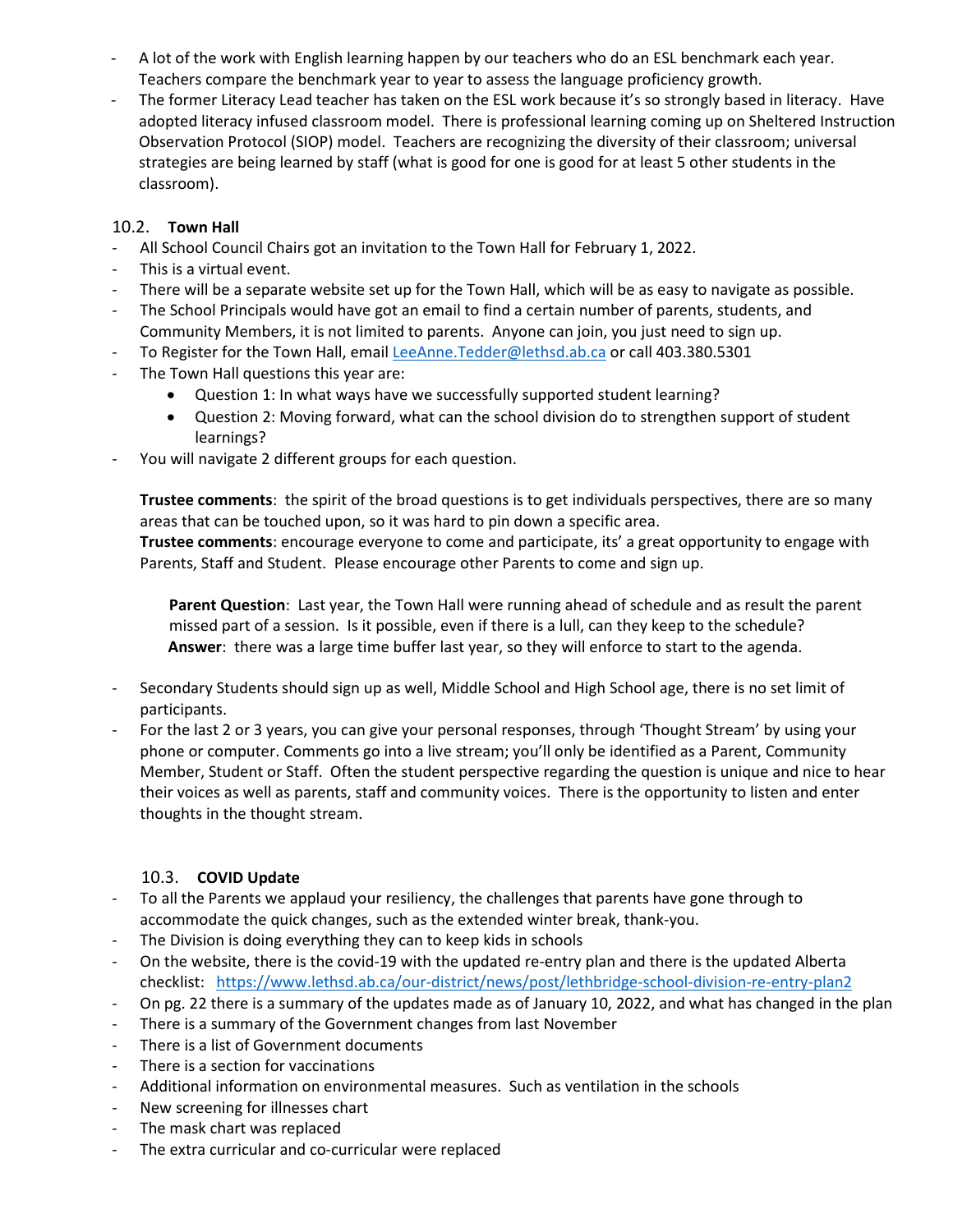- The closure of a school is a Provincial decision made with the Deputy Minister's Office. There are a team of people who look at the data to make a decision about at home learning.
- Diploma exams for January have been cancelled
- Provincial achievement tests for Grade 9's will continue, and they shifted to the week of January 20<sup>th</sup>.
- New section on wellness.

**Parent Question**: The absenteeism, what is the Division plan, what level of absence that would require the shift to online, in regard to teachers and student:

**Answer**: that is hard to determine, there isn't a percentage, just like the province doesn't have percentages for pivoting to at home learning. The Division wants to make sure if they see an issue, they address it as soon as they can. They do a deep dive on attendance and illness reporting. Every school and class have a different baseline or normal level of absenteeism. The Division works with the principals to encourage parents to indicate if the child is absence due to illness or not. The second piece is discussing the illness that is presenting for a group of kids. The Division is not allowed to retain data if they get a Covid self-report and not every student who gets Covid is being reported. It's a complex process. They look at operational capacity, if the number of staff are absent in a particular school or across schools, indicates that they won't have enough coverage, they have to think about the safety of the school. The Division would love to say there would be advanced notice, but unfortunately, they can only give as much notice as they can.

**Parent Questions**: What is a mask break? Are there exceptions for taking them off, as there was a situation that a basketball team were practicing without masks, but dance class, they had to have masks on. It's inconsistent.

**Answer**: When students are engaged in physical activity in their cohorts, they do not have to wear masks. This is day one returning from a 3-week break and working with the new recommendations. They don't know how the variant is going to represent in the schools over the next 2 weeks, they are using some caution as they move forward. Mask breaks: it is not recommended that everyone take their masks off at one time, it's better if Students stagger their mask breaks. The Division is working with medical professionals and asking parents for some patience over the next few weeks.

**Parent Question**: At the YMCA, everyone gets to take off their masks for as long as they want. Parents don't understand why the kids have to keep masks on in their class cohorts.

**Answer**: There is some lack of congruence between recreational facilities and community sport, and schools. The Division follows the guide from Alberta Education and in the guide, it was a strong recommendation for students to wear masks at all times, even with K-3. The Division is responsible for their context and environment. They look at the recommendations and put them in place with ongoing review. Different organizations get different guidelines. The division leaders are not the medical professionals; they are guided by Alberta Education, who are guided by public health and Dr. Hinshaw's recommendations.

**Parent Comment**: guided by the Alberta government masking is mandatory for grades 4 and up but is recommended for K-3. We understand the precaution, but we have to look out for mental illness. Because it's the recommendation doesn't make it mandatory; it's not right to be putting this on the kids, the Government is not recommending masking during physical activities. The schools system is driving a state of fear and the amount that we are talking to the kids about it and it's psychologically damaging, needed to bring this to your attention, there are a lot of parents who feel the same way.

**Parent Question**: If kids are being required to isolate, Parents are being told Teachers are not going to be able to provide learning opportunities at home. If a child is at home and a parent requests schoolwork, is that not a reasonable request and for the parent to participate and help their child? **Answer**: When kids are home due to illness, it is treated as any other time a student has been ill. If a student is very ill, it wouldn't be fair to expect them to do schoolwork at home. If a teacher has one or two students, being able to package up work for them at home would look different if they had 8 or 9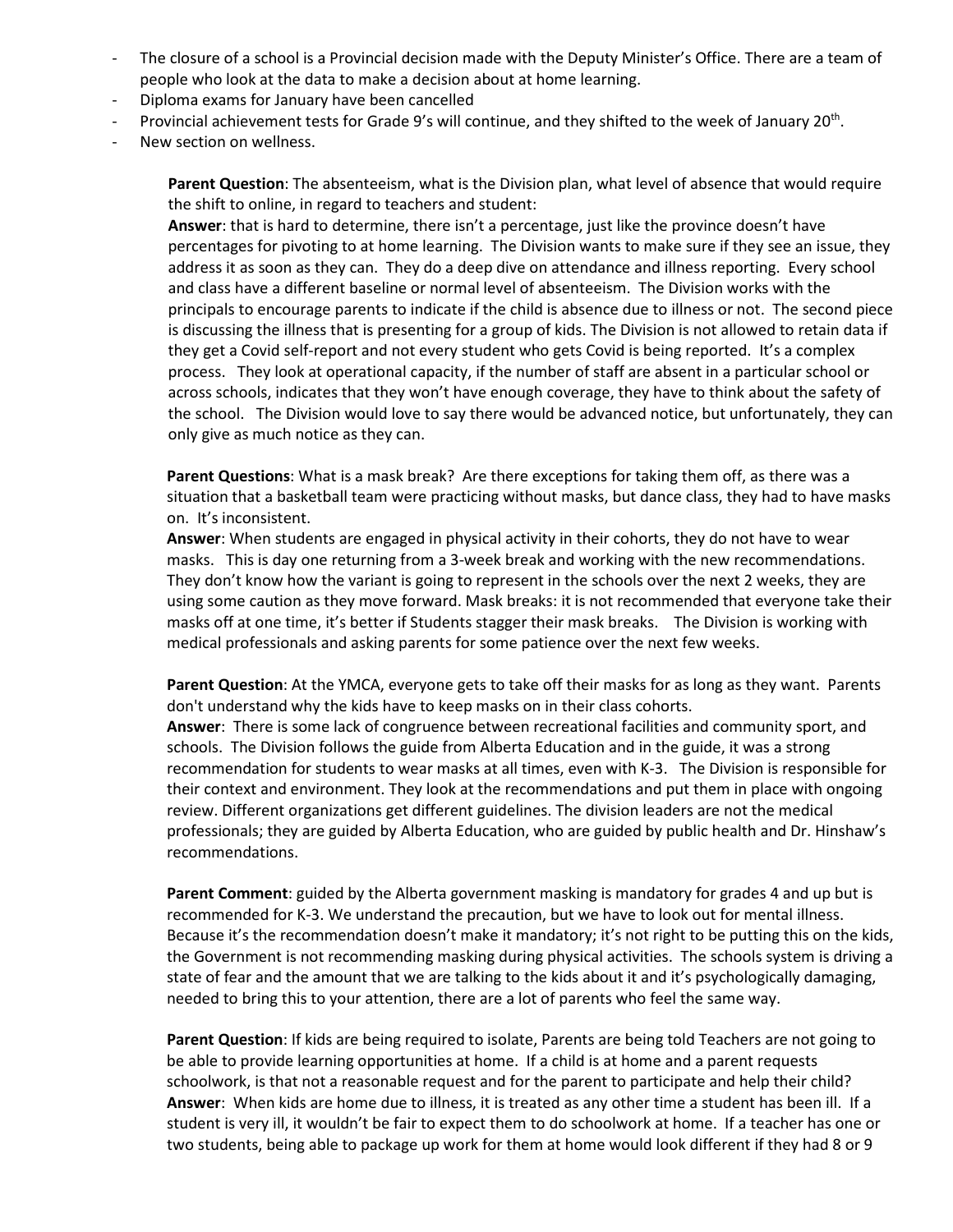Students out due to illness; especially if these students go out at different times. It can be difficult to have teachers pack learning materials for all students. The Division has provided links to online materials for each grade that parents can use to engage their kids at home.

**\*\*\*\* If you have concerns about the mental health of your child, you need to connect with your principal, your school councillor, or your Student Support. The Division takes mental health seriously and will respond and can connect you with some social and emotional help. If another parent is sharing their concerns with you, you can contact Morag Asquith who will contact their coordinator.** 

> **Parent Question**: Agrees with the comment that the new masking policy is not ok, but also want to know why the extra curricular activities are so different than other districts around us. **Answer**: the guidelines from the province are to limit extra curriculum sports, tournaments and interschool games at this time. In the South, only 2 Divisions out of 10 are allowing interschool games and the rest are allowing practice only this week. There were extensive conversations with secondary administrators about extra-curricular activities. They wanted consistency among schools. The primary concern was to keep the schools open and to keep the schools safe, but there is also an unwavering commitment to keeping the kids engaged with what kids want to do. The school's teachers are also the coaches and have to be mindful that they are impacting a school system, not a recreation facility. If the teachers fall ill, then there is more chance that the schools will shut down. This is the first week back, we don't what this to continue for the next 6 months, lets have a good start, lets see how students and staff will be impacted.

**Parent Questions**: what is the measuring stick for when things change or change back? **Answer**: the measuring stick or the decision-making process is an ongoing meeting that occurs every week, what does it look for schools, absenteeism and staffing. Their number one priority is to keep the schools open and keeping kids engaged. Everyone would love to open up extra curriculum activities, there is a desire to do that, but this will evolve over time. If things go well, people can move forward.

**Parent Comment**: It was mentioned earlier that there are links on the school's websites that parents can use when their kids are home sick, but the links on the schools' websites mostly go to paid sites or sites that you have to sign up for, which result in spam email and are not user friendly. Could those links be reviewed for friendlier sites?

**Answer:** Thank-you for bringing this to our attention. We will work with our lead teachers to update these.

#### 10.4. **ICE Scholarship Event/ Speaker**

- The info regarding ICE (scholarship, Innovation, Creativity Entrepreneurship), is on the Division Website here:<https://www.lethsd.ab.ca/board/canada-150-ice-awards-scholarship-breakfast>
- ICE is for High School Students, grades 9 to 12 who submit projects and who have demonstrated innovative thinking, there is an application process.
- The February even is a fundraiser event, it was traditionally a breakfast, but due to covid, it's a virtual event, you can get tickets and because it's online, the ticket for parents is only \$10, you can go online and purchase a ticket.
- Speaker is Scott Armstrong the committee leaned towards a speaker who would engage students as teachers will be able to access the delivery of the presenter.
	- $\circ$  Scott Armstrong is a published author; he created a center for abandoned animals, has the theme of "going limitless" and making your career work fulfilling for yourself.
- On the website there is a short video clip if you are interested: [https://www.lethsd.ab.ca/board/canada-](https://www.lethsd.ab.ca/board/canada-150-ice-awards-scholarship-breakfast/2022-scholarship-breakfast)[150-ice-awards-scholarship-breakfast/2022-scholarship-breakfast](https://www.lethsd.ab.ca/board/canada-150-ice-awards-scholarship-breakfast/2022-scholarship-breakfast)
- If you know of anyone or a Businesses who would like to be a Sponsor, please pass this along.

# 11. **Roundtable Reports**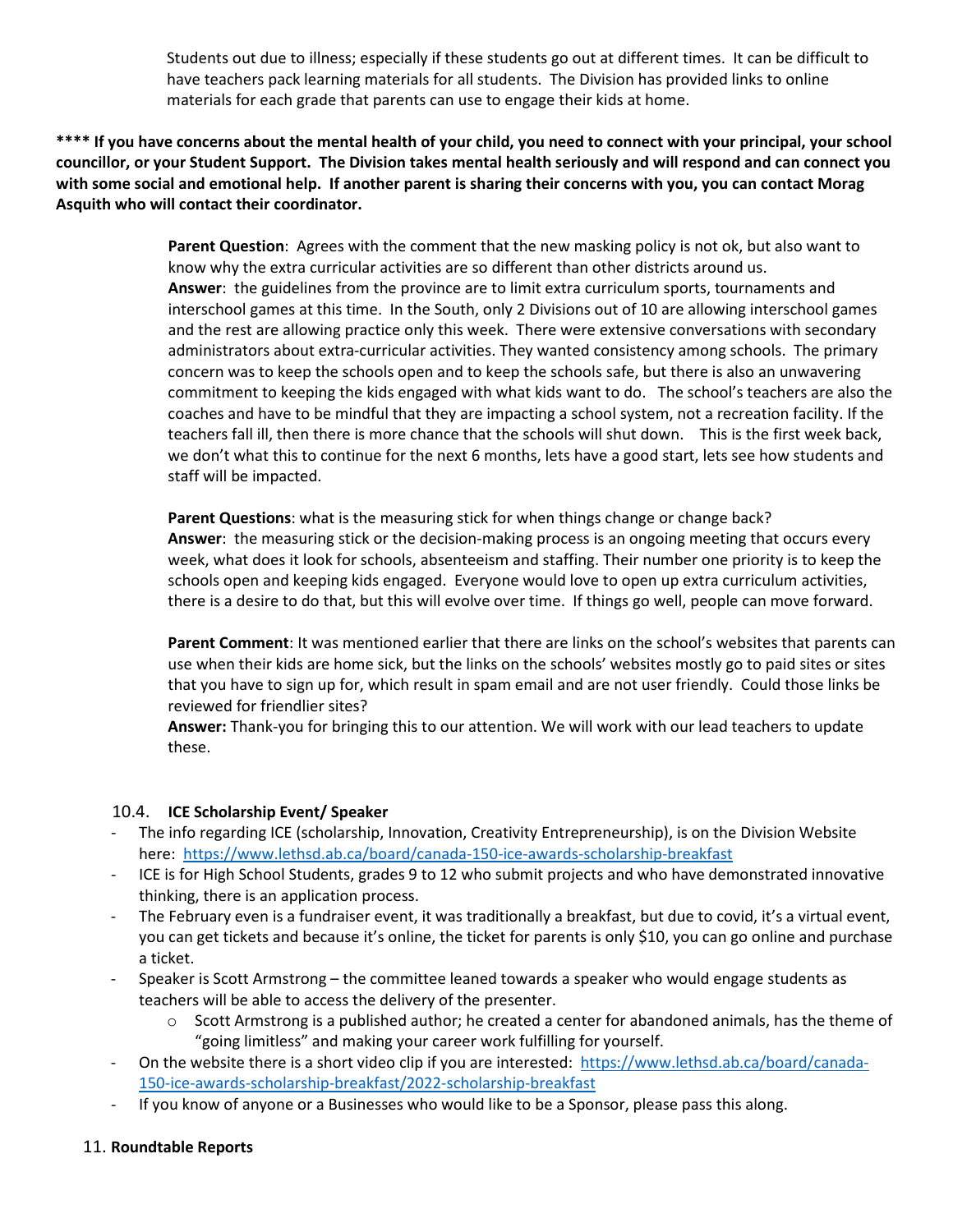# **11.1 – Highlights**

- CUDOS!!! TE's daughter sewed 120 stockings for the Homeless individuals, but what blew TE's mind was how the schools stepped up to donate to fill these stockings:
	- GS Lakie Middle School did a glove drive and collected over 100 pairs of mitts for the stockings
	- Chinook High School collected socks
	- Nicholas Sheran's 1<sup>st</sup> Graders made homemade cards for the stockings.

One man was in tears as he held up a card and asked if a child made that for them.

Kudos to the Division and the Schools in it, YOU MADE A DIFFERENCE!!!!!!!!!!

#### **11.2 – Parent Learning sessions**

- February 2022: there are no Parent Learnings due to Town Hall
- March 2022: Sleep and Brain
- April 2022: Celebration of Learning
- May 2022: open/undecided
- June 2022: open/undecided

Feel free to send in your suggestions

12. Adjournment – 9PM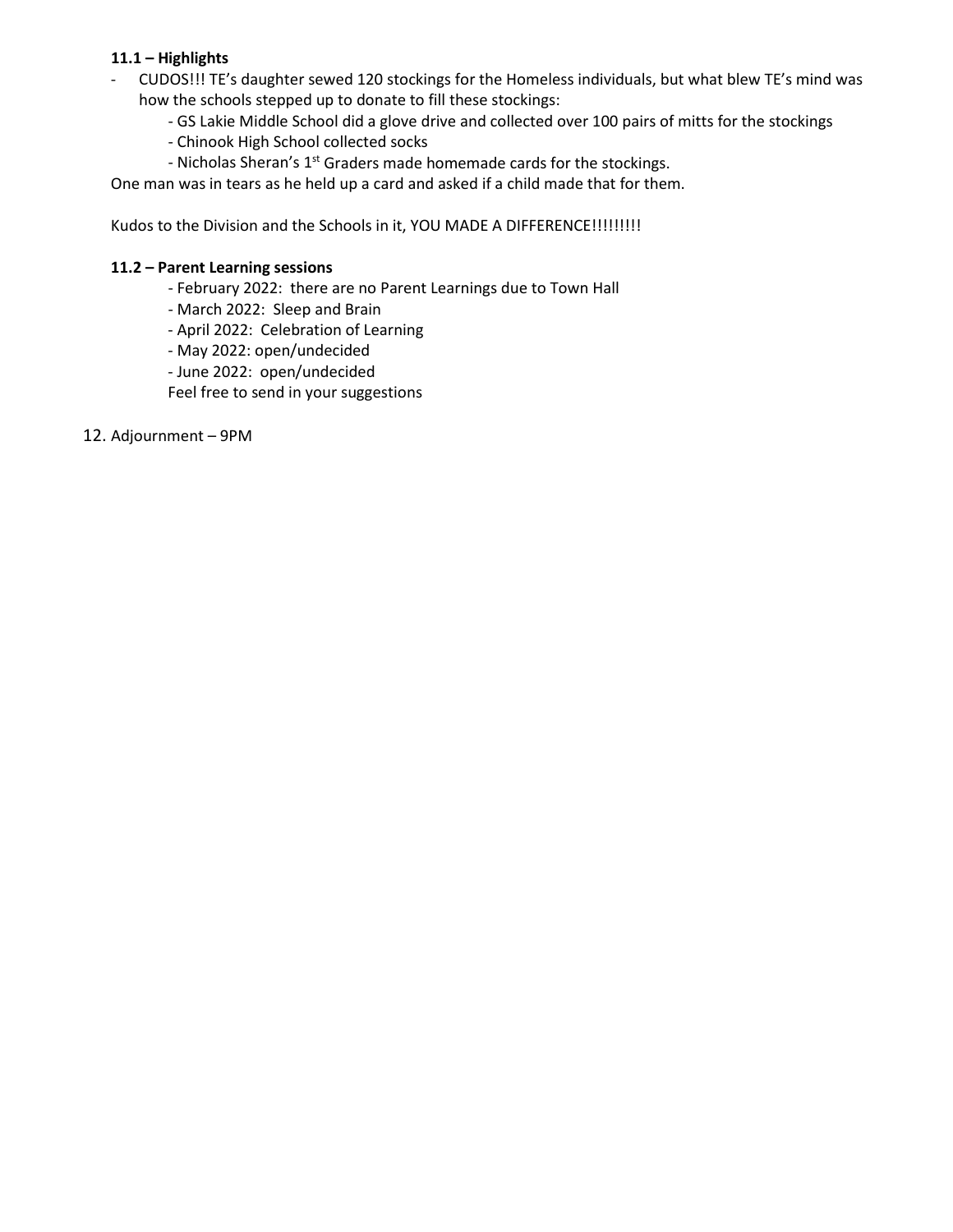# **School Council Report/Feedback January 5th, 2022**

# **1. Support in our school division- in the form of paid services**

As mentioned support comes in different levels and ways.

- a) Speech Language Pathology and Speech Language Assistants EEP- Grade 3
- b) Occupational Therapy
- c) Educational Assistants
- d) Advanced Educational Assistants
- e) Psychologists
- f) Grad Coaches (targeted support for Indigenous students in High School)
- g) English as a second Language supports and Limited Formal Schooling
- h) Counselling/Family School Liaison Worker/Student support/Mental Health Capacity **Building**
- i) Learning Support Teachers
- j) Institutional/Specialized programs- Stafford Ridge, CAMP, COS, DLA, Grade 9 Alternate
- k) Deaf and Hard of Hearing Teacher, Visual Impairment supports (Southwest Regional)
- l) STRIVE program- AHS/School division partnership at HS level

**More than coded/categorized students require these supports. However here is the data break down of our students identified with a special category (low/high incidence/ESL/refugee/mild/moderate and LD/behavior/Indigenous ancestry).**

| LADIE I.U            |         |         |         |
|----------------------|---------|---------|---------|
| Year                 | 2019-20 | 2020-21 | 2021-22 |
| Indigenous ED**      | 776     | 695     | 691     |
| PUF**                | 210     | 116     | 171     |
| Code 40**            | 287     | 233     | 218     |
| Code 50**            | 519     | 632     | 599     |
| ELL*                 | 1298    | 1283    | 1262    |
| Refugee*             | 453     | 454     | 431     |
| # EEP Programs       | 24      | 19      | 20      |
| <b># KG Children</b> | 823     | 829     | 746     |

**Table 1.0**

\*\*Based on September 30<sup>th</sup> Counts, ECS and Gr 1-12 Calculated Separately

 \*ELL, Refugees are calculated ECS – Grade 12 Refugee is a sub-category of ELL